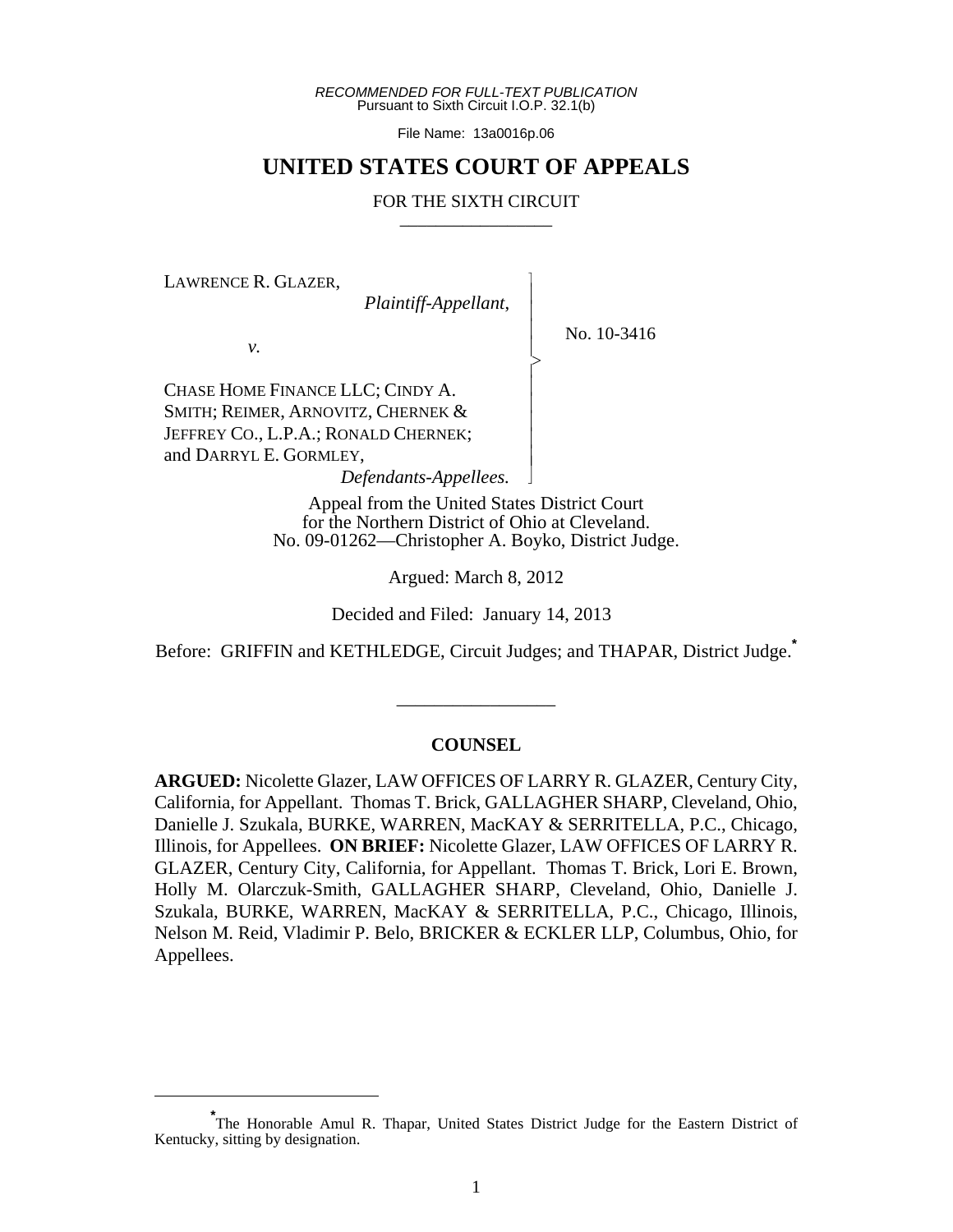# **OPINION \_\_\_\_\_\_\_\_\_\_\_\_\_\_\_\_\_**

**\_\_\_\_\_\_\_\_\_\_\_\_\_\_\_\_\_**

GRIFFIN, Circuit Judge. This action involves claims under the Fair Debt Collection Practices Act ("FDCPA" or the "Act"), 15 U.S.C. § 1692, and Ohio law that plaintiff Lawrence Glazer asserts against a mortgage servicing company and the lawyers it hired to foreclose on property Glazer inherited. The district court dismissed the federal claims under Federal Rule of Civil Procedure 12(b)(6) and declined to exercise jurisdiction over the state-law claims. For the reasons that follow, we affirm in part and reverse in part. In doing so, we hold that mortgage foreclosure is debt collection under the Act.

I.

In August 2003, non-party Charles Klie purchased property in Upper Arlington, Ohio. He obtained financing for the purchase from non-party Coldwell Banker Mortgage Corporation ("Coldwell Banker") and gave Coldwell Banker a mortgage on the property. Coldwell Banker promptly assigned its ownership rights in Klie's note and mortgage to the Federal National Mortgage Corporation ("Fannie Mae") but continued to service the loan. For reasons unknown, this assignment was never publicly recorded.

Four years later, in October 2007, Coldwell Banker transferred its servicing rights to non-party JP Morgan Chase Bank ("JP Morgan"). This transaction did not transfer any ownership rights in the note and mortgage (Coldwell Banker had none to give). But in order to sell its servicing rights, Coldwell Banker had to assign whatever rights it had in the note and mortgage (which were none) to JP Morgan, who then reassigned the rights to Fannie Mae. On November 1, 2007, defendant Chase Home Finance LLC ("Chase"), an arm of JP Morgan, obtained servicing rights to the Klie loan, which was current at the time. Chase began to service the loan and accepted timely payments for November and December of 2007 and January of 2008.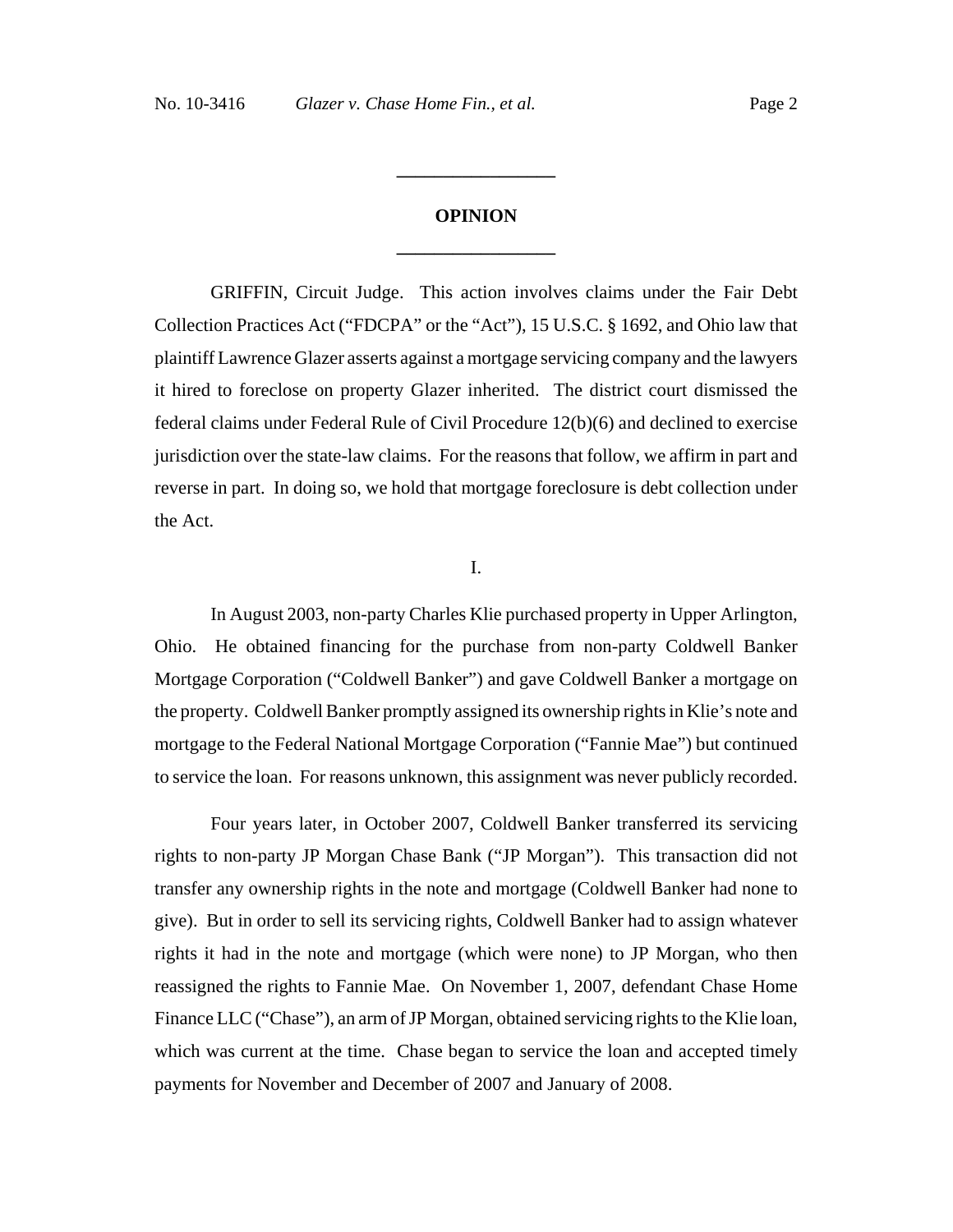Klie died on January 31, 2008. By the middle of May 2008, the loan was in default. Chase hired defendant Reimer, Arnovitz, Chernek & Jeffrey Co., LPA, and two of its attorneys ("RACJ") to foreclose on the Klie property. On June 2, 2008, RACJ prepared an assignment of the note and mortgage on behalf of JP Morgan that purported to "sell, convey and transfer all rights and interests in the Klie promissory note and the mortgage . . . to Chase" in order to establish Chase's right to foreclose. According to Glazer, the assignment transferred absolutely no rights because *Fannie Mae* still owned the note and mortgage by virtue of Coldwell Banker's assignment shortly after origination.**<sup>1</sup>**

In June 2008, RACJ filed a foreclosure action on Chase's behalf in state court, alleging that Chase held and owned the Klie promissory note and that the original note had been lost or destroyed. According to Glazer, Chase and RACJ fraudulently concealed the fact that *Fannie Mae* owned the loan, and that the original note was *not* lost or destroyed and was being held by a custodian for Fannie Mae's benefit. The complaint named plaintiff Lawrence Glazer as someone possibly having an interest in the Klie property, and RACJ served Glazer with process. Glazer answered and asserted defenses. He also notified RACJ that he disputed the debt and requested verification. RACJ refused to verify the amount of the debt or its true owner.

In July 2008, the probate court handling Klie's estate transferred all rights in the property to Glazer as a beneficiary under Klie's will. RACJ filed an amended foreclosure complaint and again represented that Chase owned the note. Litigation continued, and RACJ eventually moved for summary judgment, representing once again that Chase owned the Klie note. The court granted the motion and entered a decree of foreclosure. It later vacated that ruling and demanded that RACJ produce the original note for inspection. Despite the vacatur of the foreclosure decree, RACJ scheduled a sheriff's sale but later cancelled it. Chase later dismissed the foreclosure action without prejudice.

<sup>&</sup>lt;sup>1</sup>As the magistrate judge noted in his recommendation, "Chase has offered no explanation as to how Coldwell Banker could assign its rights in the mortgage and note to another entity [when those rights] had previously been assigned, nor has Chase disputed that an assignment to Fannie Mae occurred."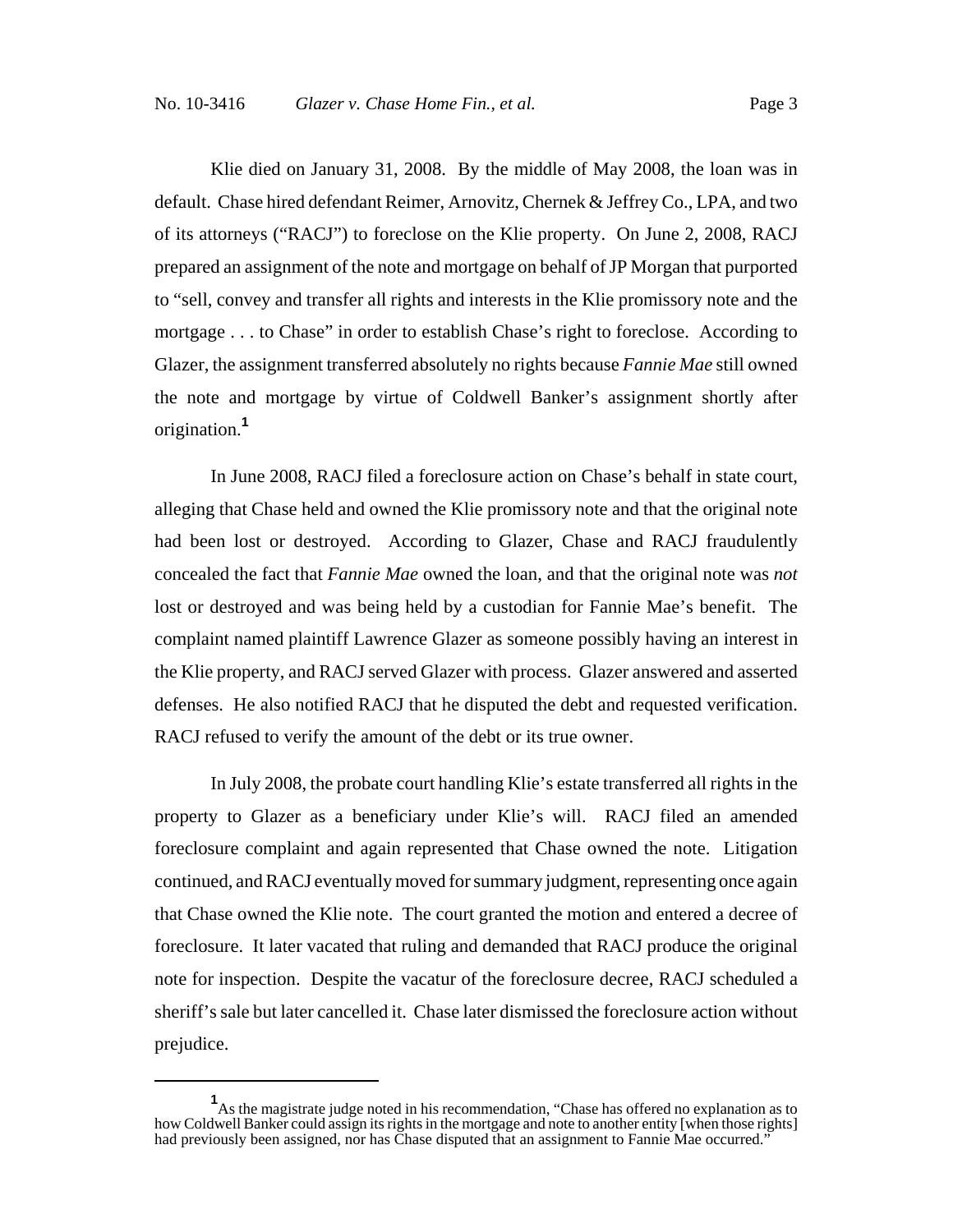In the midst of the foreclosure proceedings, Glazer filed the instant lawsuit, alleging that Chase (and an employee) and RACJ violated the FDCPA and Ohio law when they, among other things, falsely stated in the foreclosure complaint that Chase owned the note and mortgage, improperly scheduled a foreclosure sale, and refused to verify the debt upon request. Chase and RACJ moved to dismiss. A magistrate judge recommended dismissing the federal claims and declining to exercise discretionary jurisdiction over the state-law claims. Glazer filed objections and sought leave to amend the complaint to add new allegations. The district judge adopted the recommendation, granted defendants' motions, and denied leave to amend.

Glazer timely appealed.

## II.

We review de novo a district court's order to dismiss a claim under Federal Rule of Civil Procedure 12(b)(6). In doing so, we accept all well-pled allegations as true and determine whether they plausibly state a claim for relief. *Roberts v. Hamer*, 655 F.3d 578, 581 (6th Cir. 2011).

## III.

## A.

Glazer alleges that Chase violated various provisions of the FDCPA, all of which apply only to "debt collectors" as defined in the Act. *See Kistner v. Law Offices of Michael P. Margelefsky, LLC*, 518 F.3d 433, 435–36 (6th Cir. 2008). The Act's definition of "debt collector" consists of a general definition followed by a number of exceptions. *See* 15 U.S.C. § 1692a(6). One exception is relevant here: the term "debt collector" does not include any person attempting to collect "any debt owed or due or asserted to be owed or due another to the extent such activity . . . concerns a debt which was not in default at the time it was obtained by such person." *Id.* § 1692a(6)(F)(iii). According to Glazer's own allegations, Chase obtained the Klie loan for servicing *before* default. Therefore, Chase is not a "debt collector." *See Perry v. Stewart Title Co.*, 756 F.2d 1197, 1208 (5th Cir. 1985).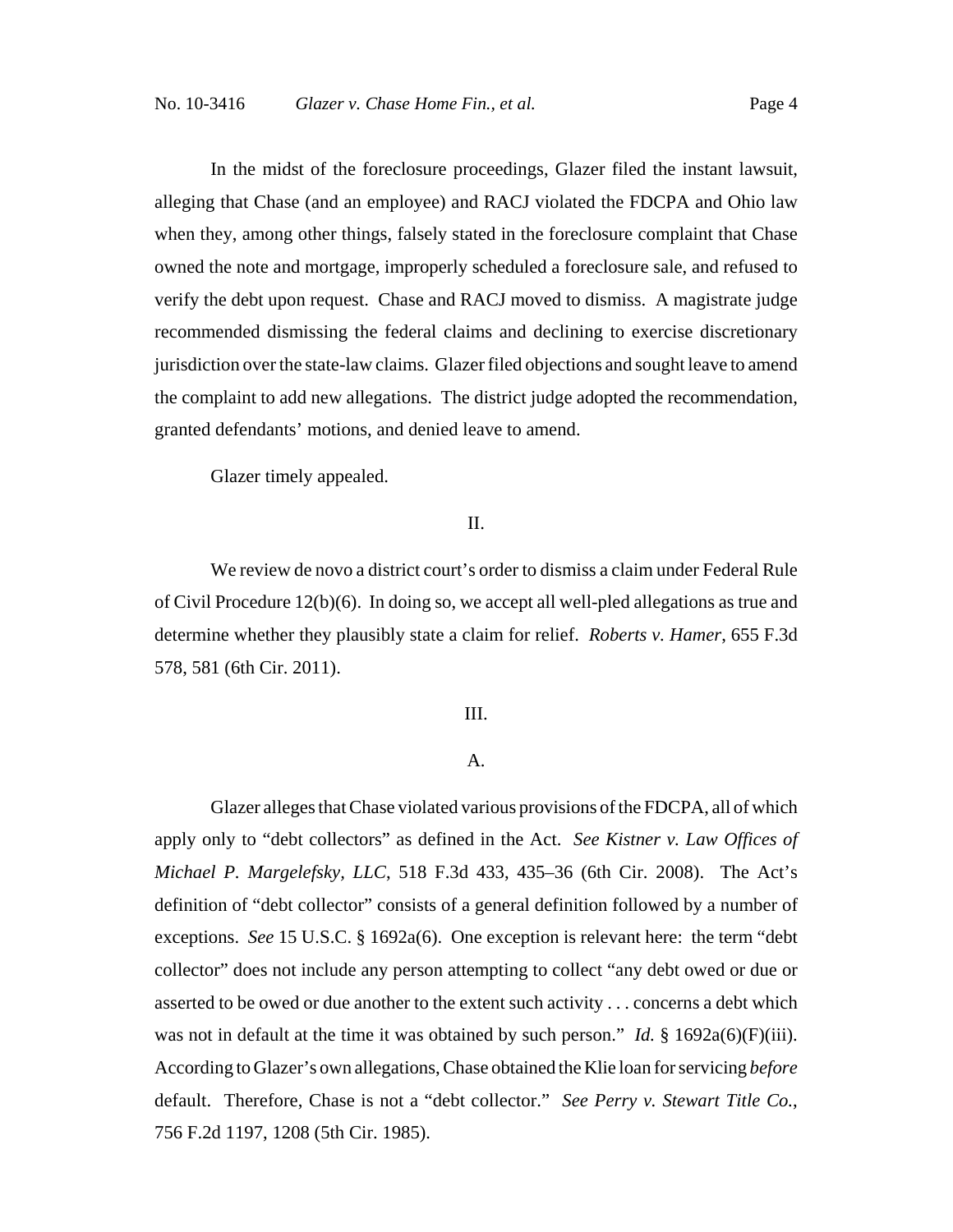Glazer tries to avoid this result with two arguments, but neither is availing. He contends first that this exception applies only to mortgage servicers who *own* the debt obligation they service. Glazer is mistaken. The exception applies to a person collecting a debt "asserted to be owed or due . . . *another*" when the efforts concern a debt that was current when first obtained by the person. Requiring debt ownership would render the exception nugatory. *Cf. Wadlington v. Credit Acceptance Corp.*, 76 F.3d 103, 107 (6th Cir. 1996) (concluding that even if the defendant did not own the auto loan it was servicing, it was not a debt collector, because the loan was current when obtained for servicing).

Second, Glazer asserts that the exception does not apply to *sub*servicers, like Chase, who service the underlying debt on behalf of the contractually obligated servicer. He contends that *JP Morgan*, not Chase, obtained contractual servicing rights in November 2007, so only JP Morgan meets the exception. Glazer is again mistaken. Regardless of how he labels Chase—servicer or *sub*servicer—the result is the same. Chase started servicing the Klie debt when it was current. That it did so pursuant to an agreement with JP Morgan rather than the debt's owner makes no legal difference under the Act. *See Dawson v. Dovenmuehle Mortg., Inc.*, No. CIV.A.00-6171, 2002 WL 501499, at \*5 n.4 (E.D. Pa. Apr. 3, 2002).

#### B.

Glazer sought leave to amend his complaint to "correct, supplement, and clarify certain factual allegations based on facts disclosed by [Chase] for the first time during a properly noticed deposition in the then pending state foreclosure action." The deposition he cited was that of Chase's designated corporate representative, taken October 19, 2009. As Glazer clarifies on appeal, the "new evidence" he sought to include in his amended complaint is the fact that JP Morgan and Chase entered into a "reciprocal collection agreement" on November 1, 2007, under which Chase agreed to—and later did—service the Klie loan *only after* it fell into default. The allegation, if permitted, would bring Chase out of the exception and make it a "debt collector." The district court denied Glazer leave to include the allegation in an amended complaint.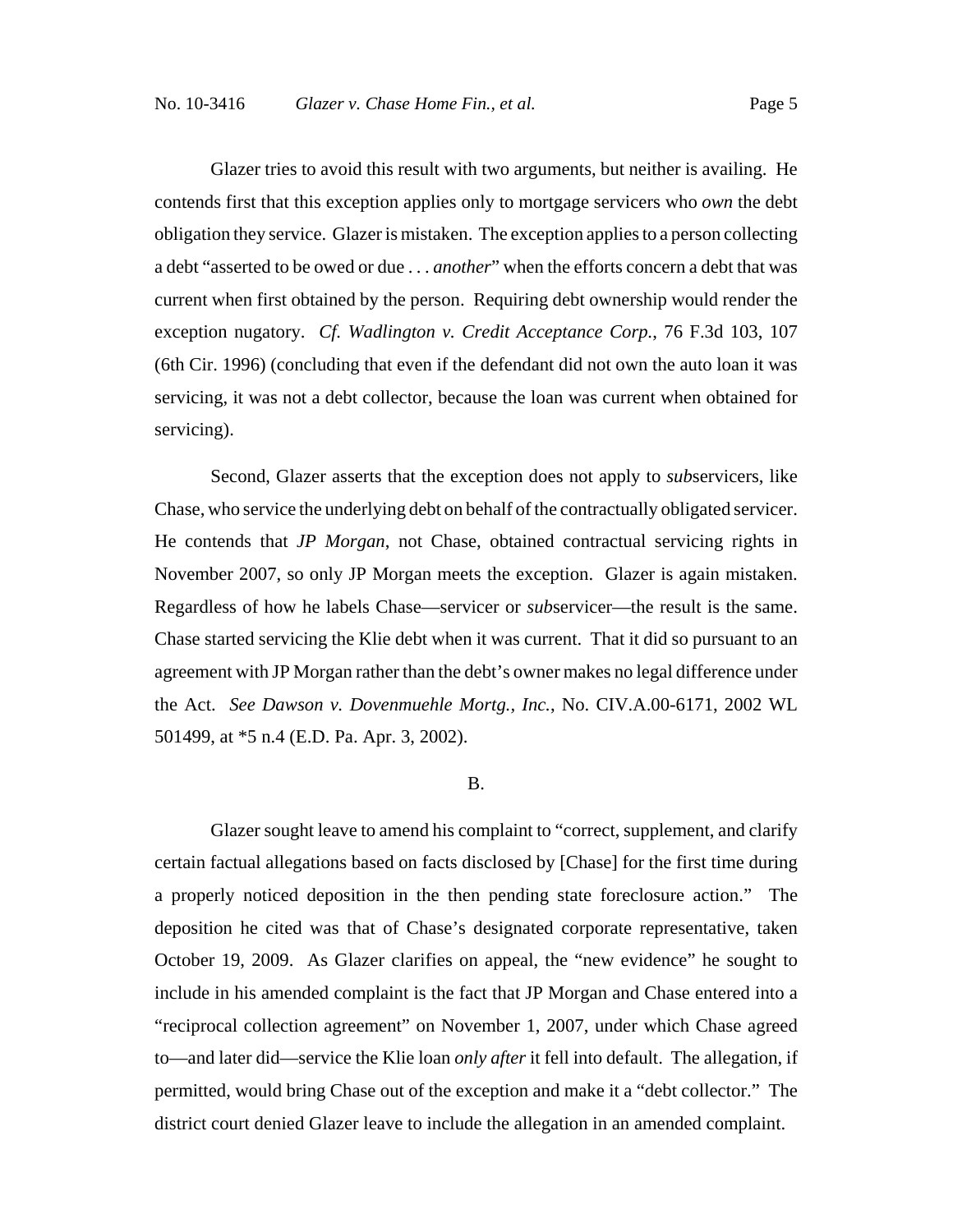Glazer argues that the district court erred by not granting his second motion for leave to amend his complaint.<sup>2</sup> As he sees it, leave was not required in the first place. But even if he is correct on this point (we need not decide), he waived his right to press the argument on appeal, having sought leave in the district court instead of simply filing an amended complaint, and having cited in support of his request the portion of Civil Rule 15 that says leave is required. *See Pure Country, Inc. v. Sigma Chi Fraternity*, 312 F.3d 952, 956 (8th Cir. 2002); *see also Coventry First, LLC v. McCarty*, 605 F.3d 865, 870 (11th Cir. 2010) (per curiam) (concluding that a party waived its right to amend its pleading as a matter of course by instead seeking leave and inviting the district court to review the amendment).

Accordingly, we review the district court's ruling denying leave to amend for an abuse of discretion. *Leisure Caviar, LLC v. U.S. Fish & Wildlife Serv.*, 616 F.3d 612, 615 (6th Cir. 2010). Civil Rule 15 provides that "[t]he court should freely give leave when justice so requires." Fed. R. Civ. P.  $15(a)(2)$ . Nevertheless, denying leave is appropriate in instances of "undue delay, bad faith or dilatory motive on the part of the movant, repeated failure to cure deficiencies by amendments previously allowed, undue prejudice to the opposing party by virtue of allowance of the amendment, futility of amendment, etc." *Foman v. Davis*, 371 U.S. 178, 182 (1962).

The district court did not abuse its discretion in denying Glazer leave to amend. Glazer filed his motion to amend on February 18, 2010, four months after discovery of the "new" evidence, well after Chase's motion to dismiss had been filed and fully briefed, and one month after the magistrate recommended granting it. Permitting amendment in this situation, the district court concluded, "would work against the intent of the Federal Rules of Civil Procedure" by permitting a plaintiff to use the magistratereferral process to test out his pleading and discover defects before seeking to amend them away in response to the magistrate's recommendation. Furthermore, according to

**<sup>2</sup>** The court also denied Glazer's first motion to amend in which he requested permission to add class allegations. The court found the proposed amendment futile only because Glazer could not maintain claims of his own. *See* Fed. R. Civ. P. 23(a)(4); *cf. Lewis v. Casey*, 518 U.S. 343, 357 (1996). It otherwise permitted the amendment. Because we are reinstating some of Glazer's claims, the district court will need to decide whether class treatment is warranted should Glazer request it on remand.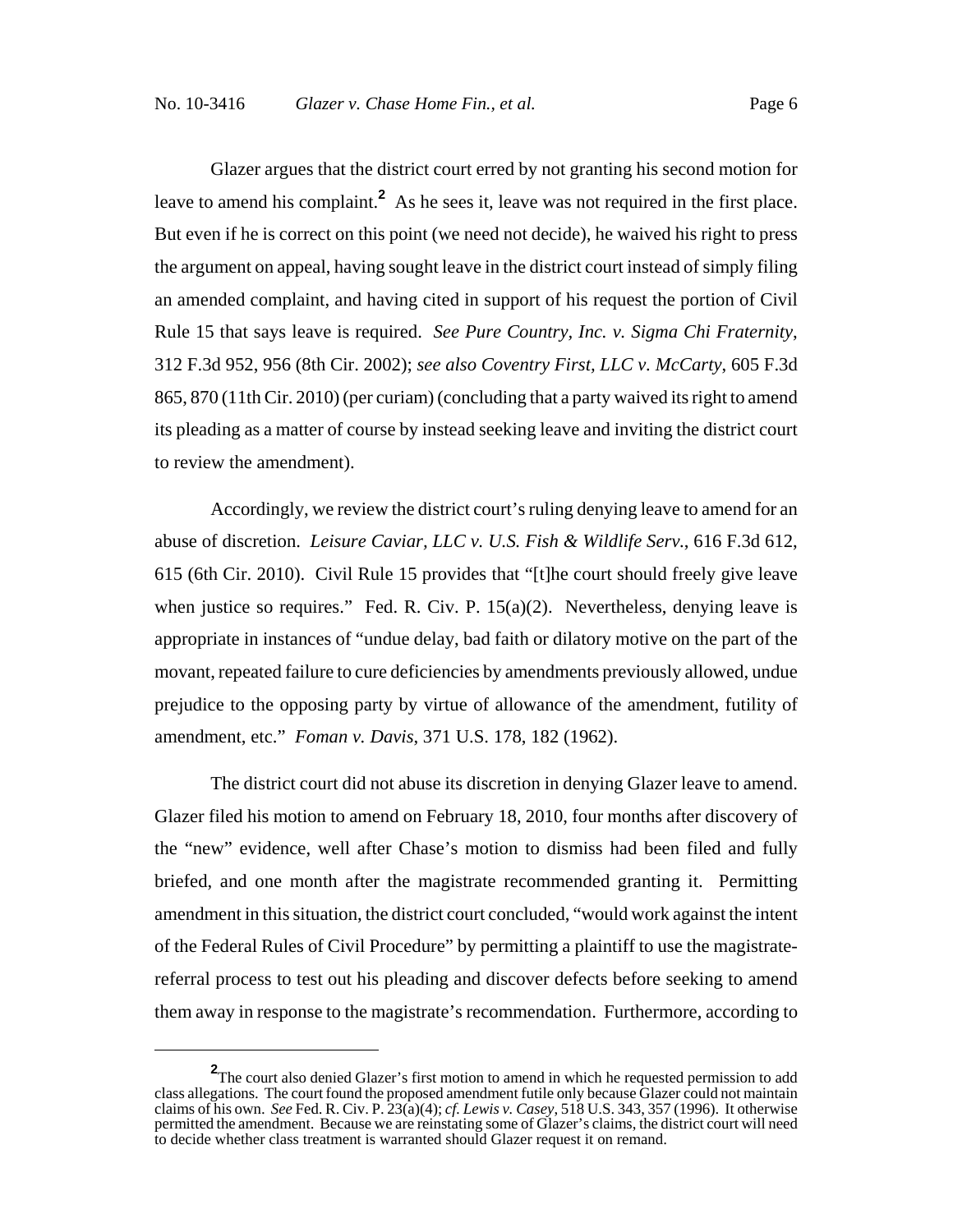the district court, allowing amendment under these circumstances would encourage delay and bad faith on the part of plaintiffs and prejudice defendants who would have wasted time and expense attacking a hypothetical complaint. We agree.

Glazer simply waited too long to seek leave to amend, and the delay unduly prejudiced Chase. *See United States v. Midwest Suspension & Brake*, 49 F.3d 1197, 1202 (6th Cir. 1995) (noting that "a party must act with due diligence if it intends to take advantage of the Rule's liberality"). The evidence upon which the amendment was predicated was discovered on October 19, 2009. By that time, Glazer was fully aware of Chase's argument that it was not a debt collector because it began servicing the Klie loan prior to default. Chase's motion was fully briefed by September 14, 2009. The matter was referred to a magistrate on November 20, 2009. Apparently realizing that the magistrate could only recommend a ruling on Chase's motion, which Glazer could then challenge before the district judge, Glazer took a wait-and-see approach. (He offers no other plausible reason for waiting as long as he did.) Glazer should have sought leave as soon as he learned of this new fact, as it is directly relevant to Chase's argument, and he certainly should not have waited until the magistrate's report had issued. *See* 6 Charles A. Wright, Arthur R. Miller & Mary Kay Kane, *Federal Practice and Procedure* §1488, p. 764 (3d ed. 2010) ("A party who delays in seeking an amendment" once the need to amend becomes apparent "is acting contrary to the spirit of the rule and runs the risk of the court denying permission because of the passage of time."). It was not an abuse of discretion to deny leave in this instance.

We addressed a similar situation in *Begala v. PNC Bank, Ohio, Nat'l Ass'n*, 214 F.3d 776 (6th Cir. 2000). There, in the district court, the plaintiffs in a footnote in their brief in response to the defendant's motion to dismiss prospectively asked for leave to amend in the event the court found the original complaint deficient. The district court dismissed the complaint without granting leave to amend. On reconsideration, the plaintiffs claimed error in dismissing the complaint without first granting leave to permit them to correct the deficiencies with an amended complaint. The district court denied the motion, noting that if the plaintiffs had sought to amend prior to the court's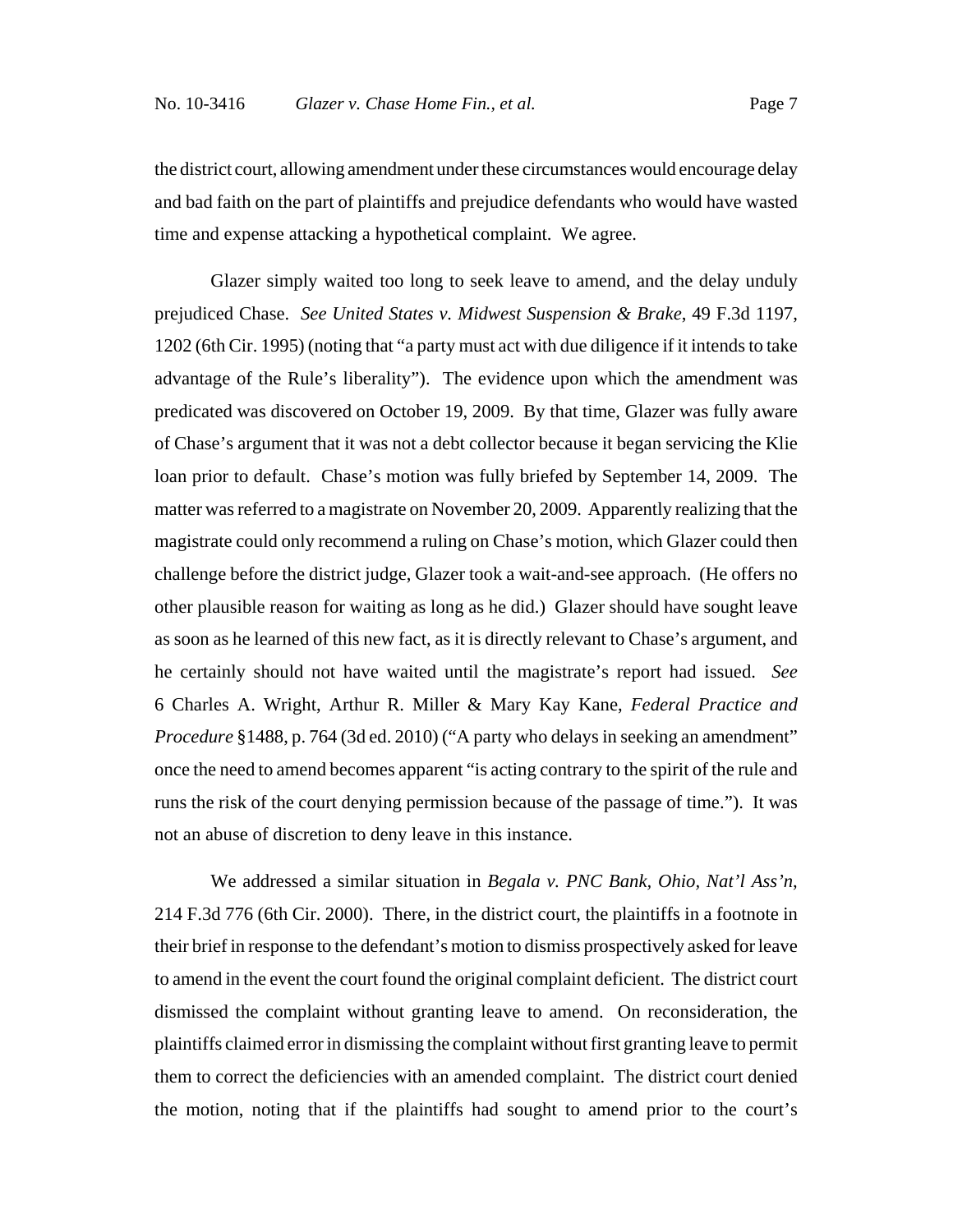consideration of the defendant's motion to dismiss, the court would have considered the defendant's motion in light of the proposed amendments. *Id.* at 784. Absent a request for leave, however, the defendant was entitled to a review of the complaint as filed. The district court reasoned: "Plaintiffs were not entitled to an advisory opinion from the Court informing them of the deficiencies of the complaint and then an opportunity to cure those deficiencies." *Id.* We upheld the district court's exercise of discretion. *Id.* Similar reasoning supports the district court's decision in the present case not to allow Glazer to amend in response to the magistrate's recommendation.

#### IV.

Next, Glazer challenges the dismissal of his FDCPA claims against RACJ arising out of its conduct in relation to the attempted foreclosure on the Klie property. The district court ruled that these claims failed because RACJ's activities in bringing a mortgage foreclosure action were not debt collection. The question is whether mortgage foreclosure is debt collection under the Act. We hold that it is and therefore reverse.

## A.

The FDCPA speaks in terms of debt collection. For example, to be liable under the statute's substantive provisions, a debt collector's targeted conduct must have been taken "in connection with the collection of any debt,"  $e.g., 15 \text{ U.S.C.}$  §§ 1692c(a)–(b), 1692d, 1692e, 1692g, or in order "to collect any debt," *id.* § 1692f. In addition, to be a "debt collector" under the Act, one must either (1) have as his or her principal business purpose "the collection of any debts" or (2) "regularly collects or attempts to collect, directly or indirectly, debts owed or due . . . another." *Id.* § 1692a(6). Despite the Act's pivotal use of the concept, however, it does not define debt collection. While the concept may seem straightforward enough, confusion has arisen on the question whether mortgage foreclosure is debt collection under the Act. We have not addressed the issue.**<sup>3</sup>**

**<sup>3</sup>** In *Wallace v. Washington Mutual Bank*, 683 F.3d 323 (6th Cir. 2012), we held that a law firm could suffer FDCPA liability for stating the wrong identity of the mortgage's owner in a foreclosure complaint. *Id.* at 326; *see* 15 U.S.C. § 1692e. Because the firm did not claim it was not engaged in debt collection when it commenced foreclosure proceedings, we did not address the issue.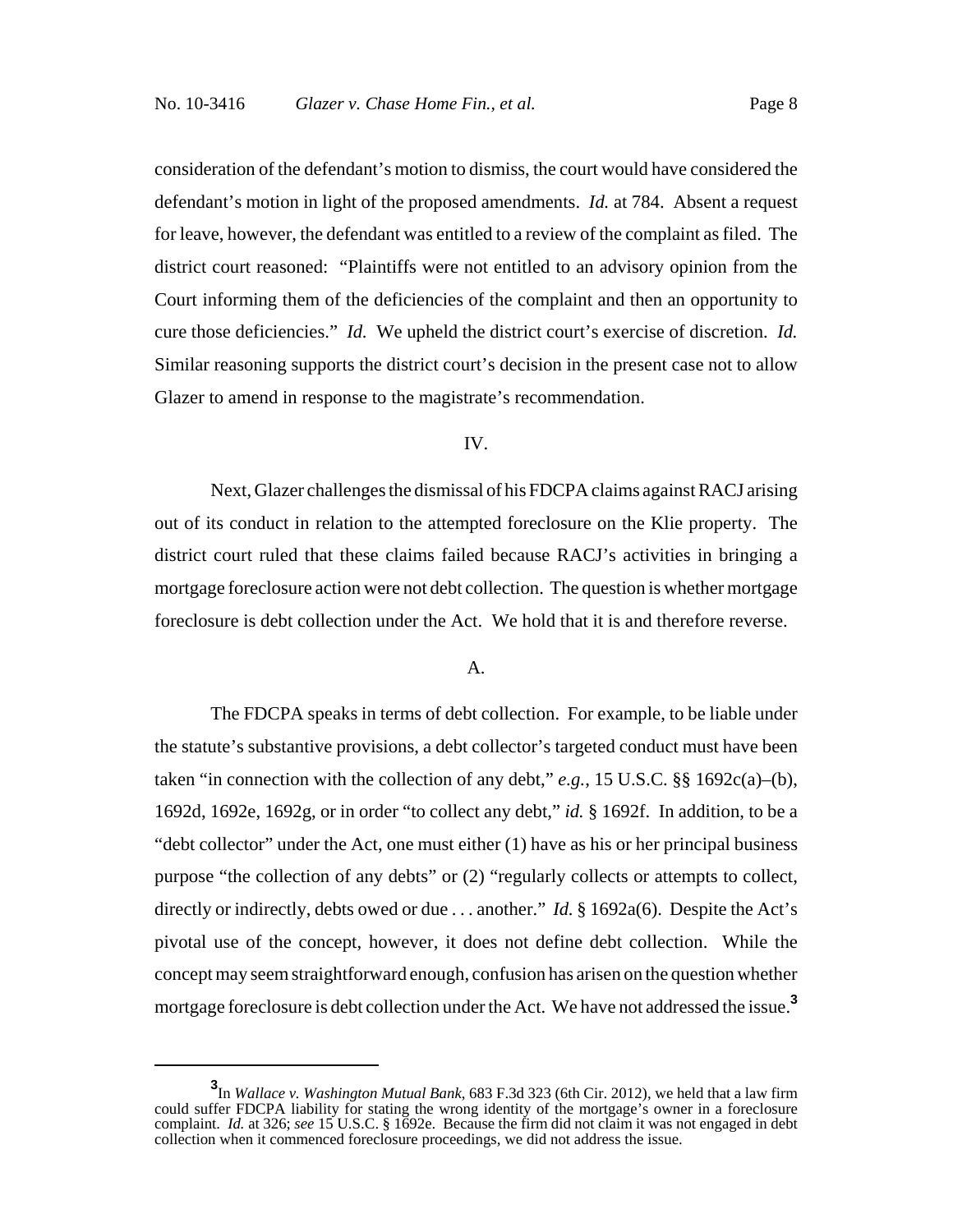Nor has the Consumer Financial Protection Bureau offered an authoritative interpretation on the matter. *See* 15 U.S.C. § 1692*l*(d).**<sup>4</sup>** Other courts have taken varying approaches on the issue.

The view adopted by a majority of district courts, and the one followed below, is that mortgage foreclosure is not debt collection. This view follows from the premise that the enforcement of a security interest, which is precisely what mortgage foreclosure is, is not debt collection. *See, e.g.*, *Rosado v. Taylor*, 324 F. Supp. 2d 917, 924 (N.D. Ind. 2004) ("Security enforcement activities fall outside the scope of the FDCPA because they aren't debt collection practices[,]" and "[n]o different rule applies in cases involving real property[.]"); *Hulse v. Ocwen Fed. Bank*, 195 F. Supp. 2d 1188, 1204 (D. Or. 2002). However, if a money judgment is sought against the debtor in connection with the foreclosure, this view maintains, there *has been* debt collection, because there was an attempt to collect money. *See, e.g.*, *McDaniel v. South & Assocs., P.C.*, 325 F. Supp. 2d 1210, 1217–18 (D. Kan. 2004). Despite its pervasiveness in the district courts, we find this approach unpersuasive and therefore decline to follow it.

#### B.

As with all matters requiring statutory interpretation, we begin with the text. *United States v. Ron Pair Enters., Inc.*, 489 U.S. 235, 241 (1989). "If the words are plain, they give meaning to the act, and it is neither the duty nor the privilege of the courts to enter speculative fields in search of a different meaning." *Caminetti v. United States*, 242 U.S. 470, 490 (1917).

Unfortunately, the FDCPA does not define "debt collection," and its definition of "debt collector" sheds little light, for it speaks in terms of debt collection. *See* 15 U.S.C. § 1692a(6); *cf. In re Settlement Facility Dow Corning Trust*, 628 F.3d 769, 773 (6th Cir. 2010) (noting that a definition containing the defined term is not likely to be helpful). But the statute does offer guideposts. It defines the word "debt," for

**<sup>4</sup>** And contrary to Glazer's contention, the Supreme Court's recent decision in *Jerman v. Carlisle, McNellie, Rini, Kramer & Ulrich LPA*, 130 S. Ct. 1605 (2010), did not resolve the issue.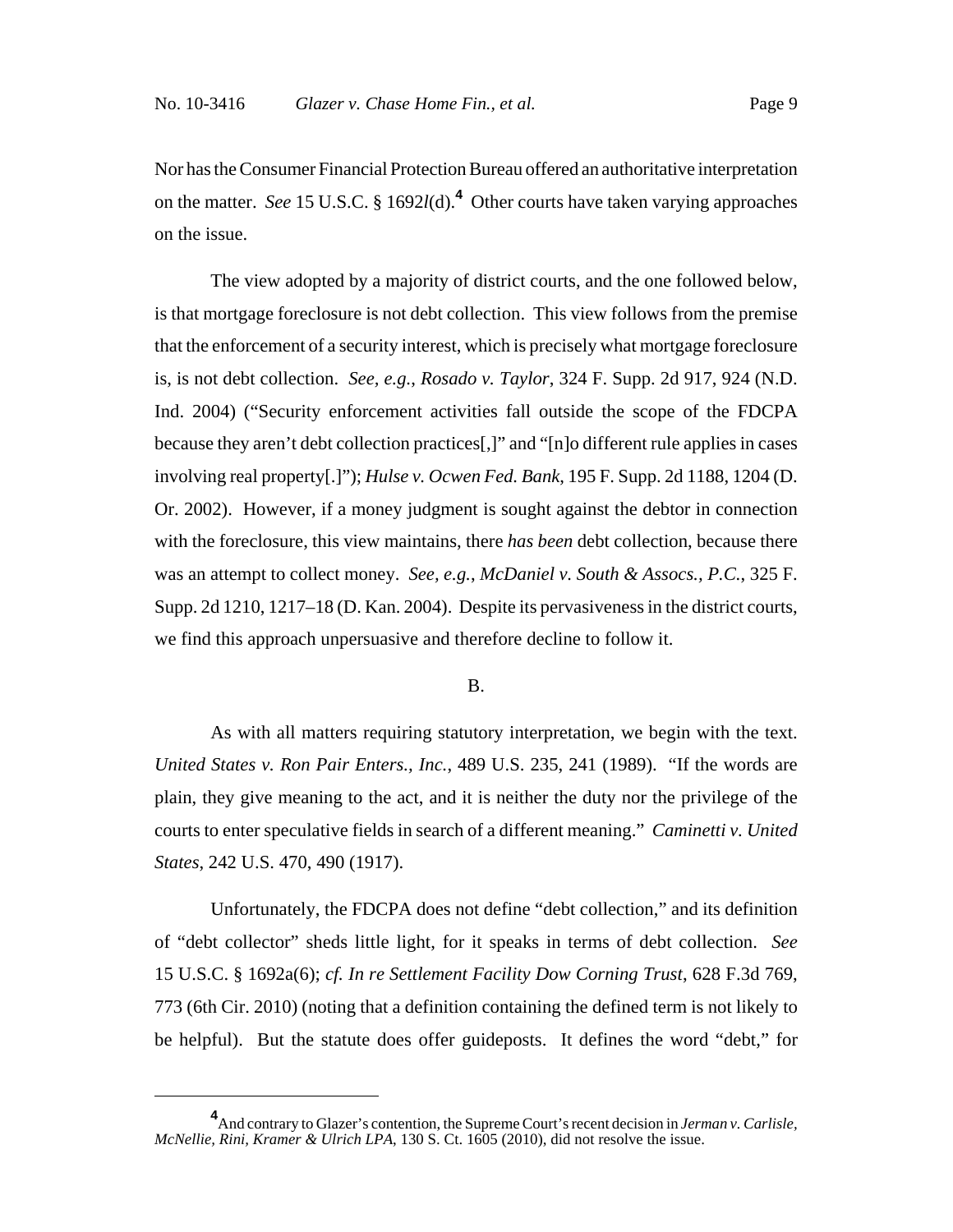instance, which is "any obligation or alleged obligation of a consumer to pay money arising out of a transaction in which the money, property, insurance, or services which are the subject of the transaction are primarily for personal, family, or household purposes[.]" 15 U.S.C. §1692a(5). The focus on the underlying transaction indicates that whether an obligation is a "debt" depends not on whether the obligation is secured, but rather upon the purpose for which it was incurred. *Cf. Haddad v. Alexander, Zelmanski, Danner & Fioritto, PLLC*, 698 F.3d 290, 293 (6th Cir. 2012). Accordingly, a home loan is a "debt" even if it is secured. *See Reese v. Ellis, Painter, Ratterree & Adams, LLP*, 678 F.3d 1211, 1216–17, 1218 (11th Cir. 2012); *Maynard v. Cannon*, 401 F. App'x 389, 394 (10th Cir. 2010); *Wilson v. Draper & Goldberg, P.L.L.C.*, 443 F.3d 373, 376 (4th Cir. 2006).

In addition, the Act's substantive provisions indicate that debt collection is performed through either "communication," *id.* § 1692c, "conduct," *id.* § 1692d, or "means," *id.* §§ 1692e, 1692f. These broad words suggest a broad view of what the Act considers collection. Nothing in these provisions cabins their applicability to collection efforts not legal in nature. *Cf. Heintz v. Jenkins*, 514 U.S. 291, 292 (1995) (holding that "a lawyer who 'regularly,' *through litigation*, tries to collect consumer debts" is a "debt collector" under the Act). Foreclosure's legal nature, therefore, does not prevent if from being debt collection.

Furthermore, in the words of one law dictionary: "To collect a debt or claim is to obtain payment or liquidation of it, either by personal solicitation or legal proceedings." *Black's Law Dictionary* 263 (6th ed. 1990). The Supreme Court relied on this passage when it declared the following in a case concerning the Act's definition of "debt collector": "In ordinary English, a lawyer who regularly tries *to obtain payment* of consumer debts through legal proceedings is a lawyer who regularly 'attempts' to 'collect' those consumer debts." *Heintz*, 514 U.S. at 294 (emphasis added). Thus, if a purpose of an activity taken in relation to a debt is to "obtain payment" of the debt, the activity is properly considered debt collection. Nothing in this approach prevents mortgage foreclosure activity from constituting debt collection under the Act. *See*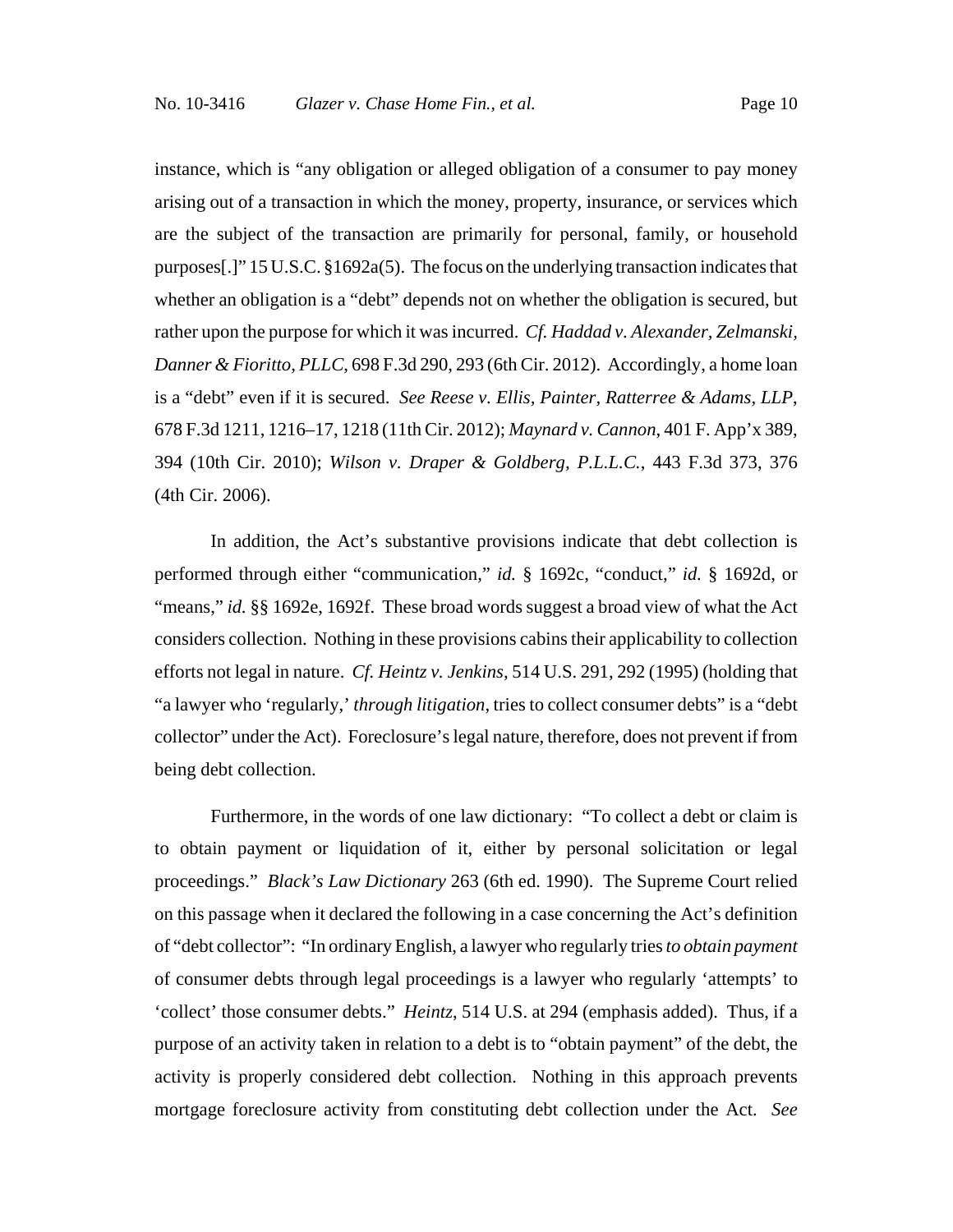*Shapiro & Meinhold v. Zartman*, 823 P.2d 120, 124 (Colo. 1992) (explaining that "foreclosure is a method of collecting a debt by acquiring and selling secured property to satisfy a debt"). In fact, *every* mortgage foreclosure, judicial or otherwise, is undertaken for the very purpose of obtaining payment on the underlying debt, either by persuasion (*i.e*, forcing a settlement) or compulsion (*i.e.*, obtaining a judgment of foreclosure, selling the home at auction, and applying the proceeds from the sale to pay down the outstanding debt). As one commentator has observed, the existence of redemption rights and the potential for deficiency judgments demonstrate that the purpose of foreclosure is to obtain payment on the underlying home loan. Such remedies would not exist if foreclosure were not undertaken for the purpose of obtaining payment. *See* Eric M. Marshall, Note, *The Protective Scope of the Fair Debt Collection Practices Act: Providing Mortgagors the Protection They Deserve From Abusive Foreclosure Practices*, 94 Minn. L. Rev. 1269, 1297–98 (2010). Accordingly, mortgage foreclosure is debt collection under the FDCPA.

Other provisions in the Act reinforce this view. The Act nowhere excludes from its reach foreclosure or the enforcement of security interests generally. In fact, certain provisions affirmatively suggest that such activity *is* debt collection. Section 1692f prohibits "debt collectors" from using "unfair or unconscionable means" to "collect any debt." After stating this general prohibition, the section sets forth a non-exhaustive list of specific activities prohibited thereunder, one of which is "[t]aking or threatening to take any nonjudicial action to effect dispossession or disablement of property" if, *e.g.*, "there is no present right to possession of the property claimed as collateral through an enforceable security interest[.]" 15 U.S.C. § 1692f(6)(A). Foreclosure in some states is carried out in just this way—through "nonjudicial action," the result of which is to "effect dispossession" of the secured property. *See, e.g.*, Mich. Comp. Laws § 600.3204 (authorizing foreclosure by advertisement only if no lawsuit has been filed to recover the underlying debt); Tenn. Code Ann. § 35-5-101 (permitting foreclosure by advertisement). The example's presence within a provision that prohibits unfair means to "collect or attempt to collect any debt" suggests that mortgage foreclosure is a "means" to collect a debt.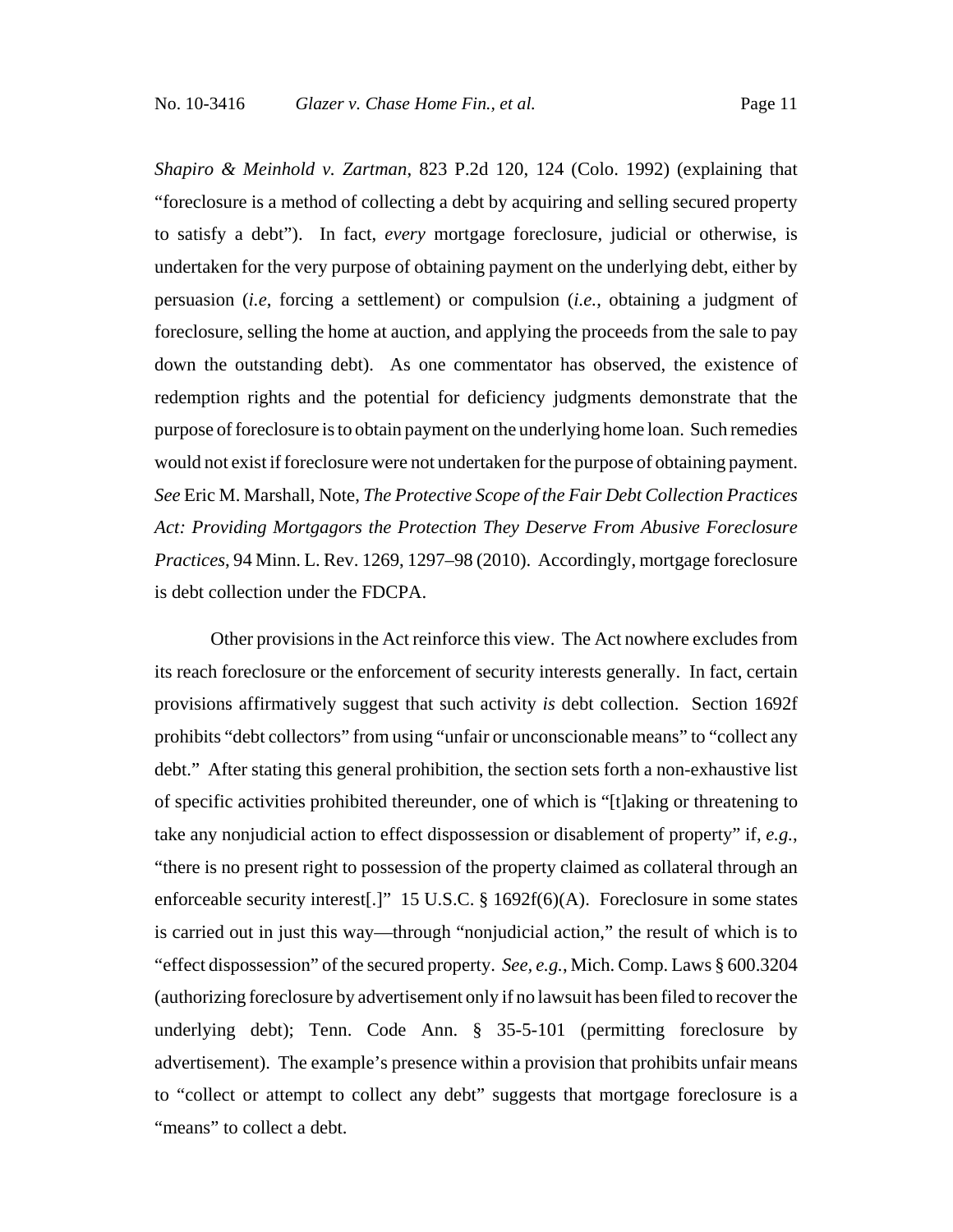Consider also § 1692i. This section requires a debt collector bringing a legal action against a consumer "to enforce an interest in real property securing the consumer's obligation"—*e.g.*, a mortgage foreclosure action—to file in the judicial district where the property is located. 15 U.S.C. § 1692i(a)(1). Although the provision itself does not speak in terms of debt collection, it applies *only* to "debt collectors" as defined in the first sentence of the definition, *id.* § 1692a(6), which *does* speak in terms of debt collection.**<sup>5</sup>** This suggests that filing *any* type of mortgage foreclosure action, even one not seeking a money judgment on the unpaid debt, is debt collection under the Act.

Our holding today is supported by decisions from our sister circuits. *See Wilson v. Draper & Goldberg, P.L.L.C.*, 443 F.3d 373 (4th Cir. 2006); *Piper v. Portnoff Law Assocs., Ltd.*, 396 F.3d 227 (3d Cir. 2005). In *Piper*, the defendant lawyers telephoned the plaintiff and mailed her multiple letters demanding payment of outstanding utility bills. Failure to pay the bills resulted in a lien being placed on the plaintiff's home. The lawyers later obtained a judgment against the plaintiff by way of an *in rem* civil action, and then sought to satisfy the judgment by foreclosing on the lien (selling the home). The lawyers argued that their practices were not subject to the FDCPA because "all [they] ever tried to do was enforce a lien in the manner dictated by" state law. *Piper*, 396 F.3d at 234. The Third Circuit disagreed. Pointing to pre-suit calls and demand letters, as well as some communications sent during the litigation, the court concluded that the fact that state law allowed for a lien to secure the debt did not "change its character as a debt or turn [the] communications to the Pipers into something other than an effort to collect that debt." *Id.* It further noted that "if a collector were able to avoid liability under the FDCPA simply by choosing to proceed *in rem* rather than *in personam*, it would undermine the purpose of the FDCPA." *Id.* (internal punctuation omitted).

**<sup>5</sup>** The venue provision applies only to those who satisfy the first sentence of the definition of "debt collector," not those who only meet the definition's final sentence (concerning security-interest enforcers). *See Kaltenbach v. Richards*, 464 F.3d 524, 528 (5th Cir. 2006); *Montgomery v. Huntington Bank*, 346 F.3d 693, 699–701 (6th Cir. 2003).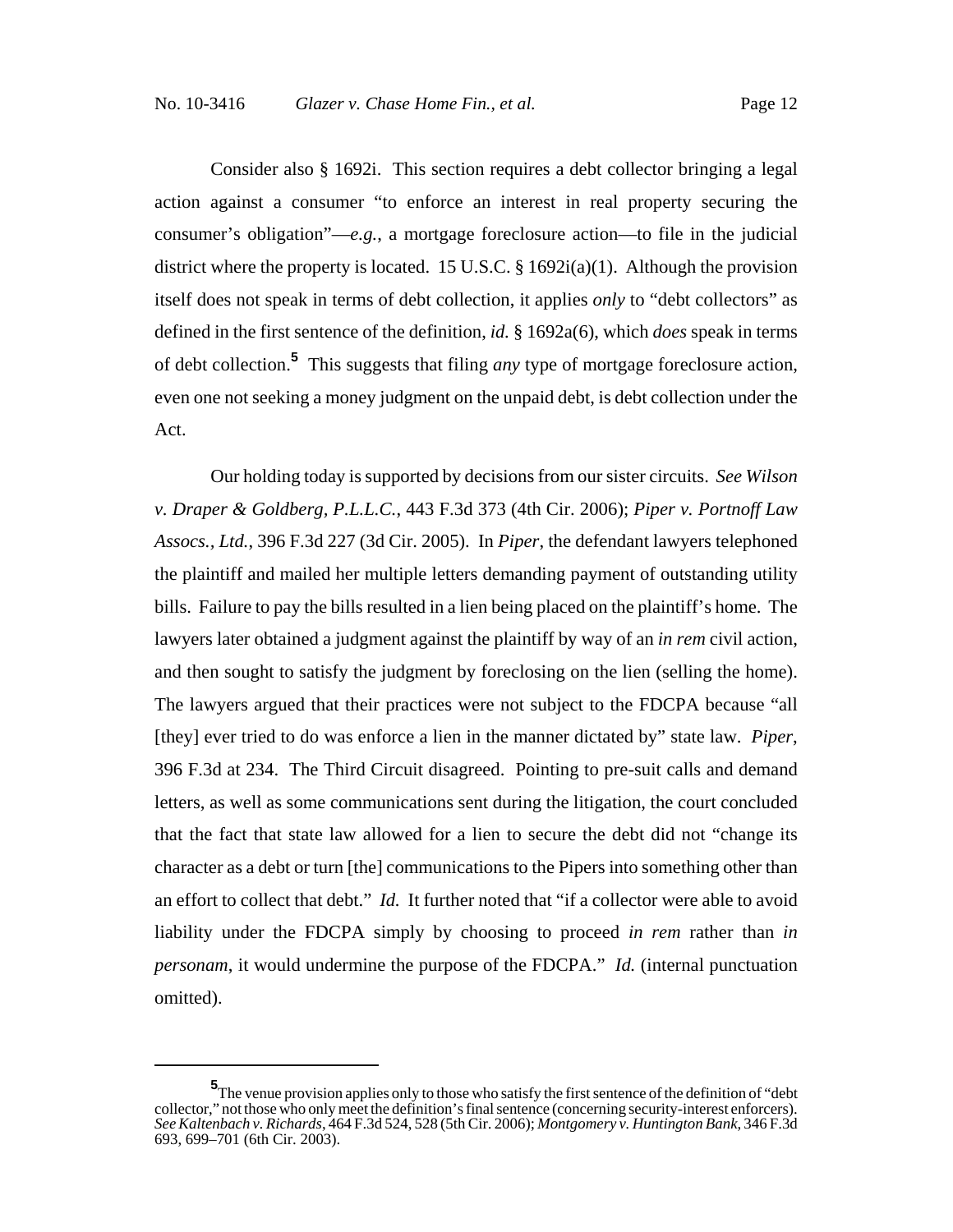The Fourth Circuit echoed these sentiments in *Wilson*. There, a law firm retained by a bank notified the plaintiff that the firm was preparing to foreclose on the plaintiff's house because her home loan was in default. A week later, the firm commenced foreclosure proceedings and contacted the plaintiff to say that her home would soon be sold at auction. In response to the plaintiff's lawsuit claiming FDCPA violations, the firm argued that the plaintiff's debt ceased to be a "debt" under the Act once foreclosure proceedings began, and that foreclosure is distinct from the enforcement of an obligation to pay money. Disagreeing, the Fourth Circuit found that the debt remained a "debt" and that the firm's "actions surrounding the foreclosure proceeding were attempts to collect that debt." *Wilson*, 443 F.3d at 376. It noted that the law firm's "argument, if accepted, would create an enormous loophole in the Act immunizing any debt from coverage if that debt happened to be secured by a real property interest and foreclosure proceedings were used to collect the debt." *Id.* Seeing "no reason to make an exception to the Act when the debt collector uses foreclosure instead of other methods," the court held that the firm's "foreclosure action was an attempt to collect a 'debt.'" *Id.* at 376, 378. *Piper* and (especially) *Wilson* fully support our holding that mortgage foreclosure is debt collection under the Act.

## C.

Courts that hold that mortgage foreclosure is not debt collection offer different reasons for this view. Some reason that the FDCPA is concerned only with preventing abuse in the process of collecting *funds* from a debtor, and that foreclosure is distinct from this process because "payment of funds is not the object of the foreclosure action." *Hulse*, 195 F. Supp. 2d at 1204. We disagree. There can be no serious doubt that the ultimate purpose of foreclosure is the payment of money.

Some courts that hold mortgage foreclosure to be outside the Act rely principally on the definition of "debt collector." After defining a "debt collector" as one whose principal business purpose is the "collection of any debts" or who "regularly" collect debts, the definition's third sentence states: "For the purpose of section 1692f(6) of this title, such term also includes any person who uses any instrumentality of interstate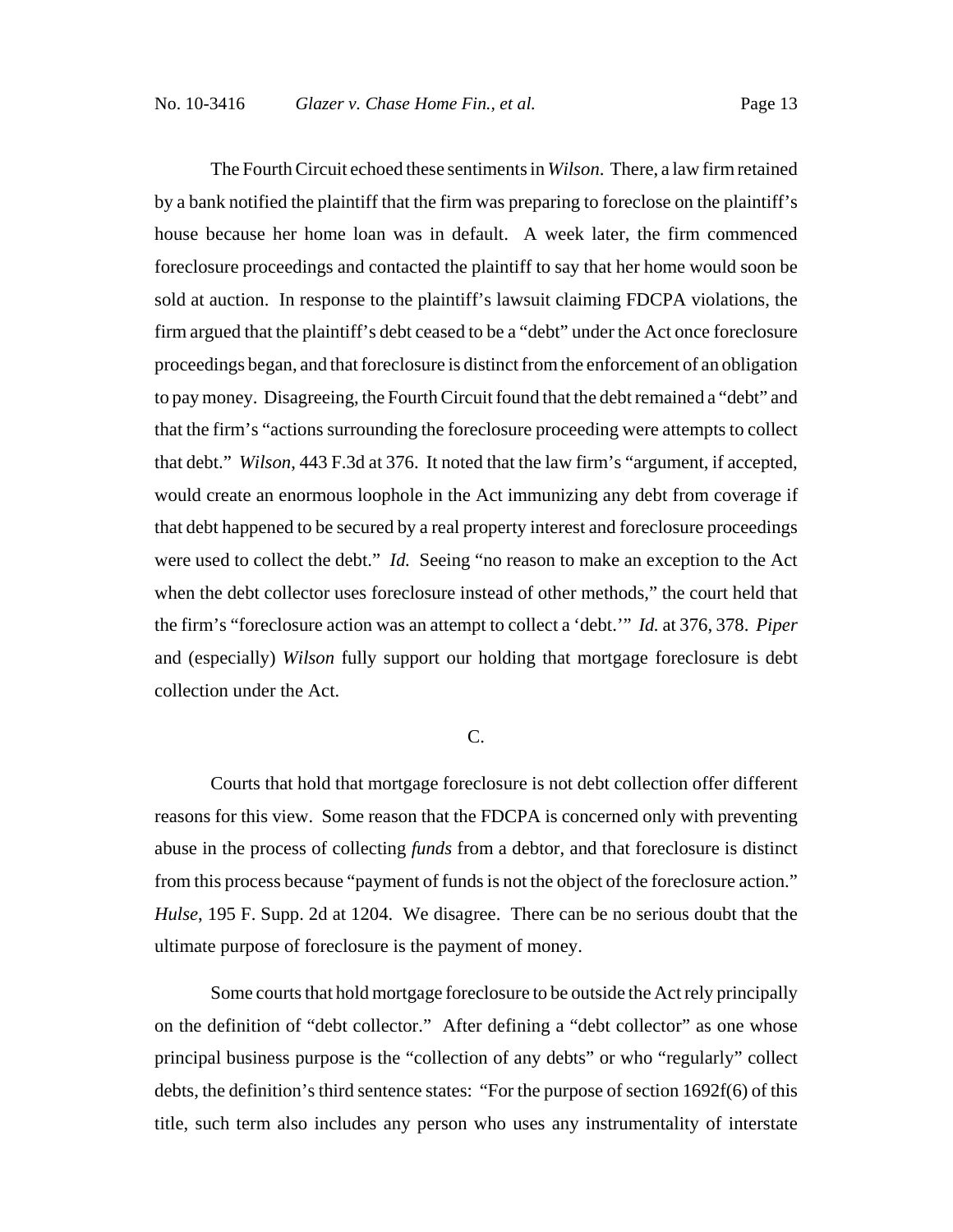commerce or the mails in any business the principal purpose of which is the enforcement of security interests." 15 U.S.C.  $\S$  1692a(6). One who satisfies the first sentence is a debt collector for *all* sections of the Act, but one satisfying only the third sentence is a "debt collector" limited to § 1692f(6) (concerning non-judicial repossession abuses). *See Kaltenbach*, 464 F.3d at 528; *Montgomery*, 346 F.3d at 699–701. Therefore, these courts reason, "if the enforcement of a security interest was synonymous with debt collection, the third sentence would be surplusage because any business with a principal purpose of enforcing security interests would also have the principal purpose of collecting debts." *Gray v. Four Oak Court Ass'n, Inc.*, 580 F. Supp. 2d 883, 888 (D. Minn. 2008). To avoid this result, these courts conclude that the enforcement of a security interest, including mortgage foreclosure, cannot be debt collection. *Id.*

We reject this reading of the statute. The third sentence in the definition does not except from debt collection the enforcement of security interests; it simply "make[s] clear that some persons who would be without the scope of the general definition are to be included where § 1692f(6) is concerned." *Piper*, 396 F.3d at 236; *see Shapiro & Zartman*, 823 P.2d at 124. It operates to *include* certain persons under the Act (though for a limited purpose); it does not *exclude* from the Act's coverage a method commonly used to collect a debt. As the Third Circuit explained in *Piper*,

[e]ven though a person whose business does not primarily involve the collection of debts would not be a debt collector for purposes of the Act generally, if his principal business is the enforcement of security interests, he must comply with the provisions of the Act dealing with non-judicial repossession abuses. Section 1692a(6) thus recognizes that there are people who engage in the business of repossessing property, whose business does not primarily involve communicating with debtors in an effort to secure payment of debts.

*Piper*, 396 F.3d at 236. And, in the words of the Fourth Circuit, "[t]his provision applies to those whose *only* role in the debt collection process is the enforcement of a security interest." *Wilson*, 443 F.3d at 378.

Other than repossession agencies and their agents, we can think of no others whose *only* role in the collection process is the enforcement of security interests. A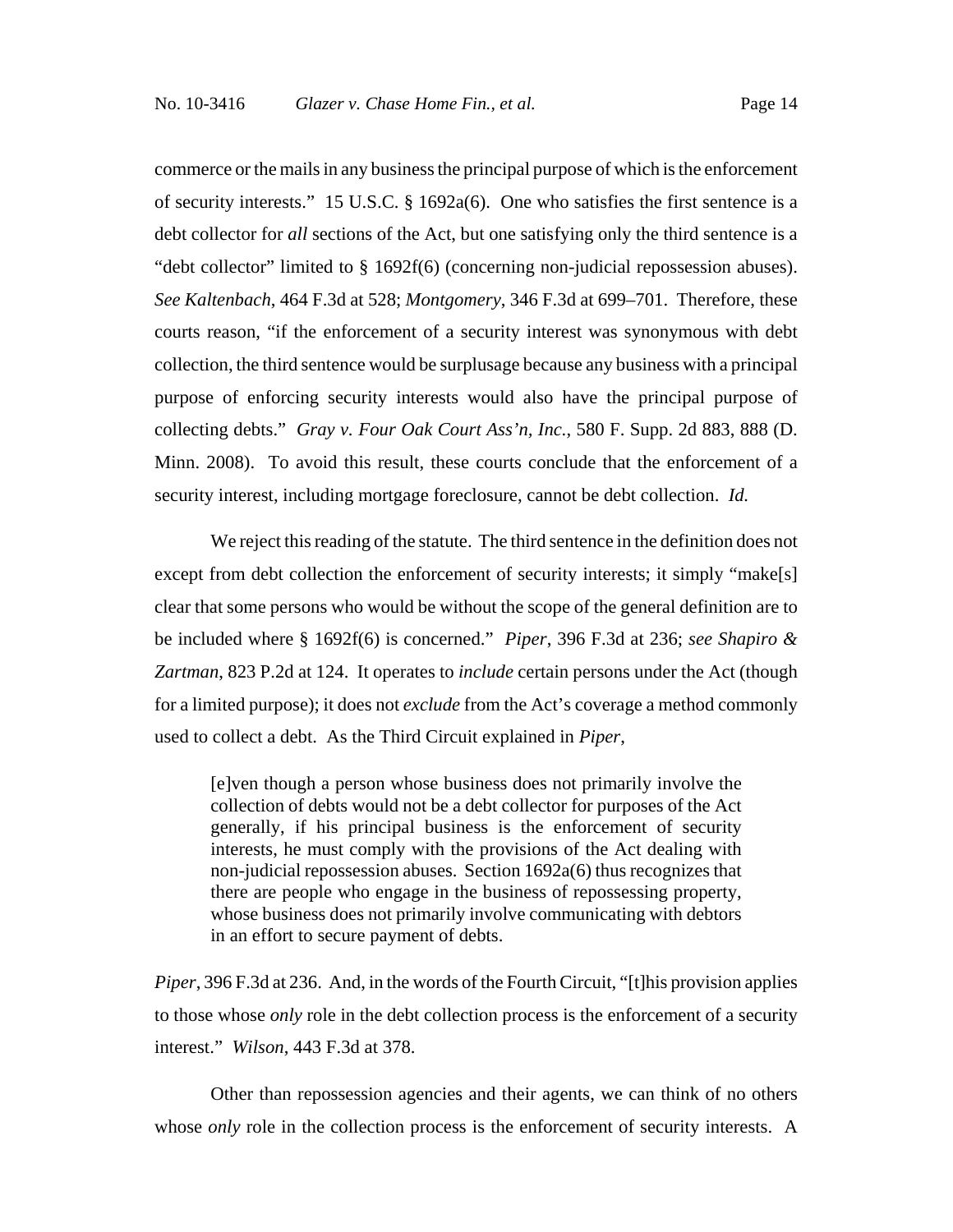lawyer principally engaged in mortgage foreclosure does not meet this criteria, for he must communicate with the debtor regarding the debt during the foreclosure proceedings, regardless of whether the proceedings are judicial or non-judicial in nature. *See, e.g.*, Mich. Comp. Laws § 600.3205a(1) (requiring the foreclosing party to serve on the borrower before commencing a foreclosure-by-advertisement a written notice containing information about the underlying obligation and stating how to avoid foreclosure); Tenn. Code Ann. § 35-5-101(e) (same); *cf. Reese*, 678 F.3d at 1217 (noting that a foreclosure notice serves more than one purpose). *See also Shapiro & Meinhold*, 823 P.2d at 124 (noting that "attorneys are not exempt [from the Act] merely because their collection activities are primarily limited to foreclosures"). Not so for repossessors, who typically "enforce" a security interest—*i.e.*, repossess or disable property—when the debtor is not present, in order to keep the peace.**<sup>6</sup>**

Finally, the fact that the only provision of the Act applicable to those who satisfy the third sentence in the definition (but not the first sentence) concerns *non-judicial* repossessions—precisely the business of repossessors—also suggests that the sentence applies only to repossessors. Indeed, all of the cases we found where §§ 1692f(6) and 1692a(6)'s third sentence were held applicable involved *repossessors*. *See, e.g.*, *Montgomery*, 346 F.3d at 700 (agreeing that "those who enforce security interests, *such as repossession agencies*, fall outside the ambit of the FDCPA," except for the purposes of § 1692f(6) (emphasis added)); *Nadalin v. Auto. Recovery Bureau, Inc.*, 169 F.3d 1084, 1085 (7th Cir. 1999) (noting that "repossessors" must comply with § 1692f(6)); *James v. Ford Motor Credit Co.*, 47 F.3d 961, 962 (8th Cir. 1995) (noting that "a few provisions of the Act subject repossession companies to potential liability when they act in the enforcement of others' security interests"); *Jordan v. Kent Recovery Servs.*, 731 F. Supp. 652, 657 (D. Del. 1990).

**<sup>6</sup>** Nothing in our decision precludes the application of the entire FDCPA to a repossessor who "regularly" collects debts for another and thus satisfies the general definition of "debt collector." 15 U.S.C. § 1692a(6).